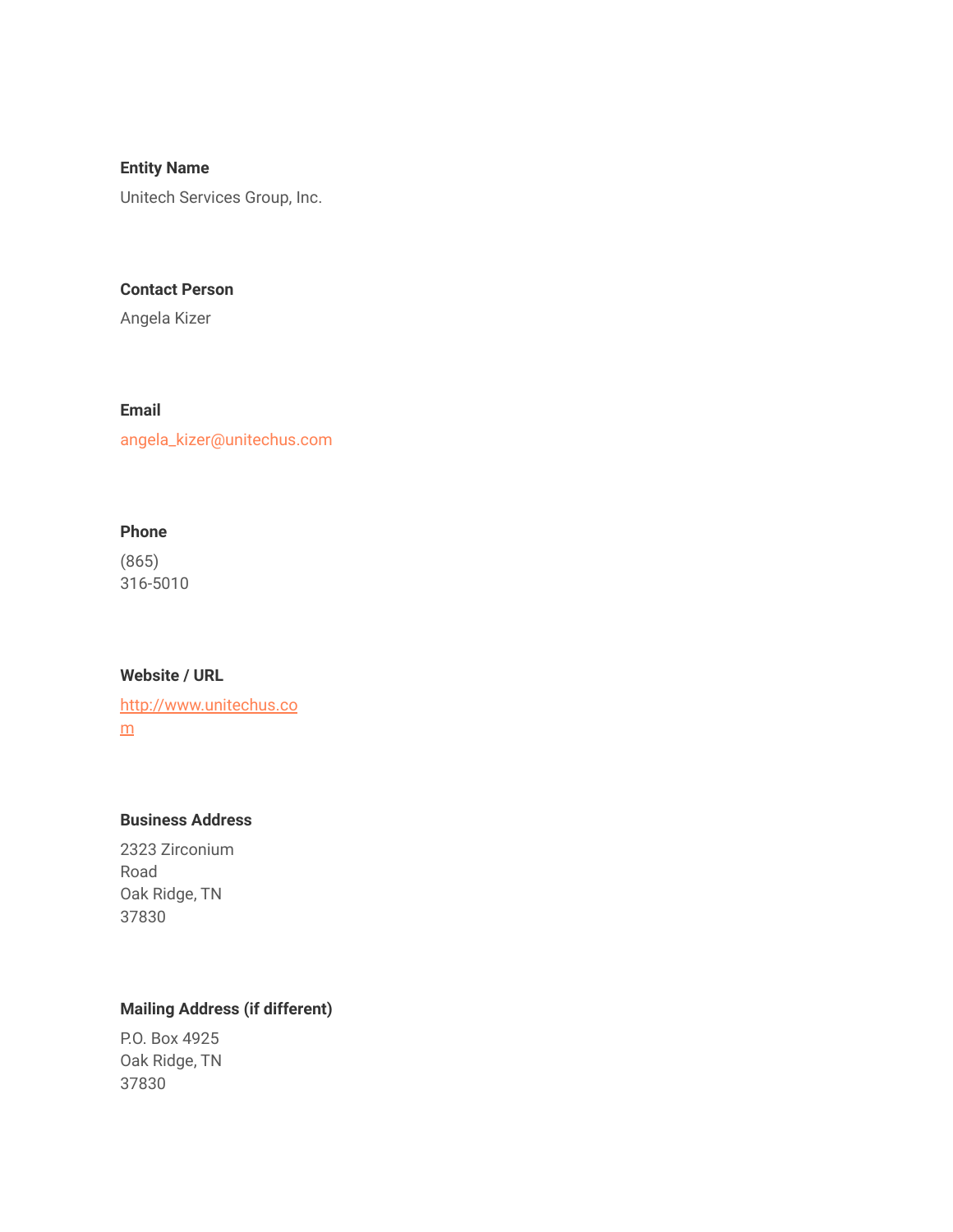**Applicant is** Broker - Licensed Waste Processor

#### **Generator Type**

Industrial **Utility** 

**Is waste from a "small quantity generator"?** No

**Import applications generally will be granted only in single fiscal-year increments. If you are seeking a term that would extend beyond the end of a current fiscal year, please explain the unusual experiences that would justify a deviation from this general rule?**

N/A

**Waste Volume (Cubic Feet)**

650

**Waste Radioactivity (Curies)** 10

**Waste Classification** Class A

**Waste Form**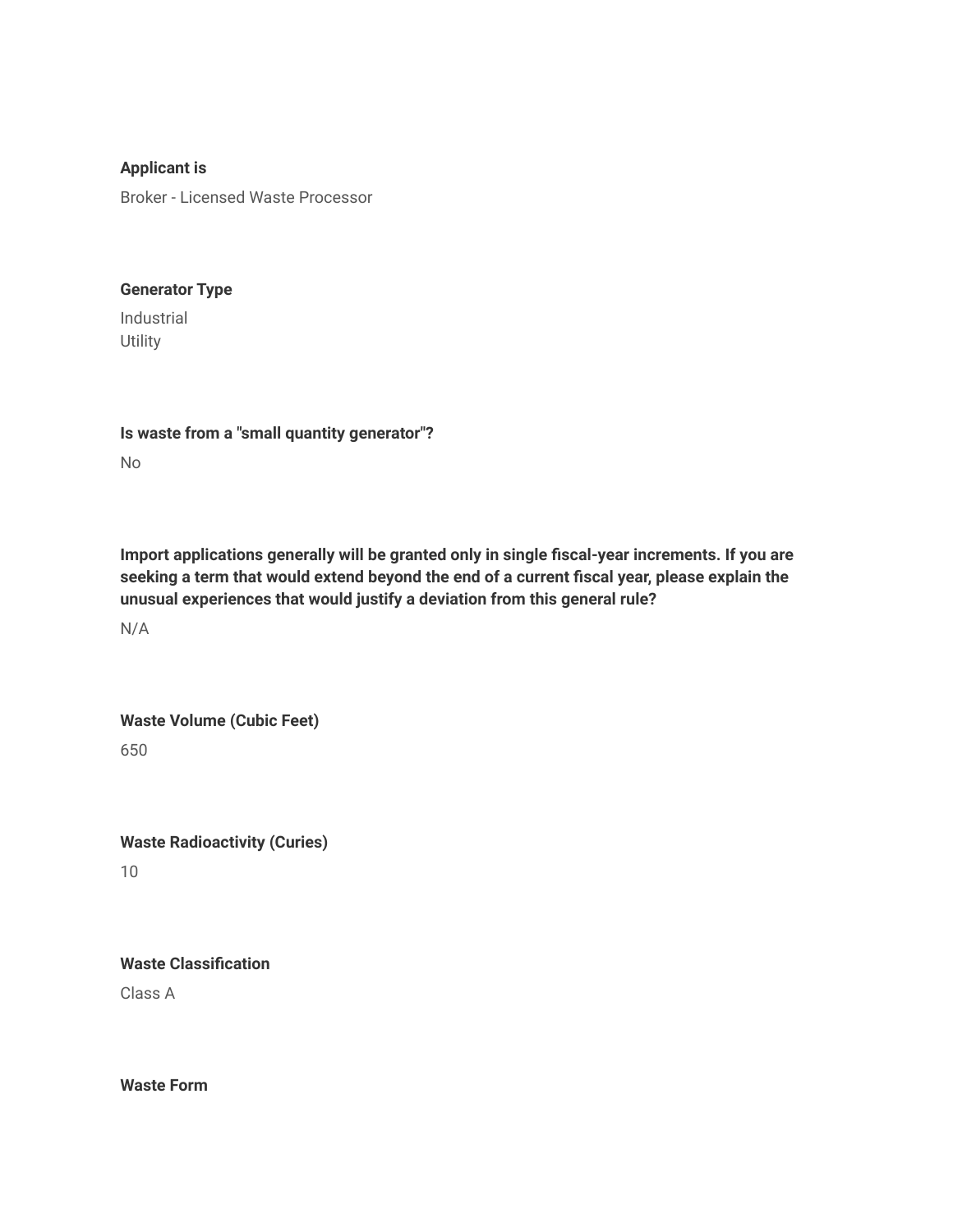Unstable

**Does the proposed waste consist solely of sealed sources?**

No

**Compact and/or unaffiliated state, territory, possession, or district of the United States where the waste was generated (please list)**

all state except AK, HI, VT

#### **Waste Description**

daw, metals, flowable material, resin, asbestos, depleted uranium, etc.

**Does Applicant have any unresolved violation(s), complaint(s), unpaid fee(s), or past due report(s) with the Texas Low-Level Radioactive Waste Disposal Compact Committee?** No.

**Does Applicant have any unresolved violation(s), complaint(s), unpaid fee(s), or past due reports associated with radioactive waste receipt, storage, handling, management, processing, or transportation pending with any other regulatory agency with jurisdiction to regulate radioactive material including, without limitation, the Texas Commission on Environmental Quality (TCEQ)?**

No.

**Applicant hereby certifies\* the following:**